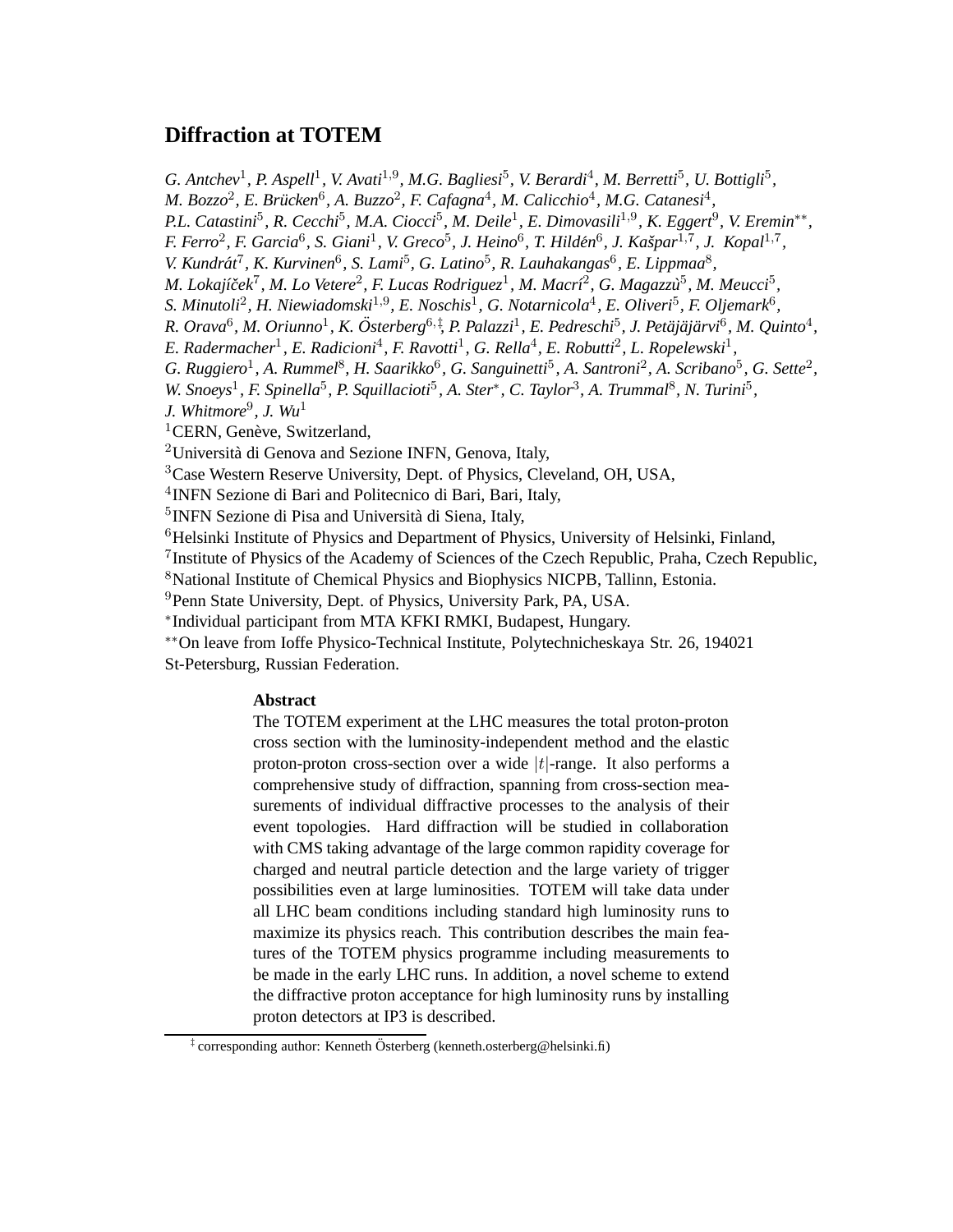# **1 Introduction**

The TOTEM experiment [1] is dedicated to the total proton-proton (pp) cross-section measurement using the luminosity-independent method, which requires a detailed measurement of the elastic scattering rate down to a squared four-momentum transfer of  $-t \sim p^2\Theta^2 \sim 10^{-3} \text{ GeV}^2$ together with the measurements of the total inelastic and elastic rates. Furthermore, by studying elastic scattering with momentum transfers up to  $10 \text{ GeV}^2$ , and via a comprehensive study of diffractive processes – partly in cooperation with CMS [2], located at the same interaction point, TOTEM's physics programme aims at a deeper understanding of the proton structure. To perform these measurements, TOTEM requires a good acceptance for particles produced at small and even tiny angles with respect to the beams. TOTEM's coverage in the pseudo-rapidity range of  $3.1 \le |\eta| \le 6.5$  ( $\eta = -\ln \tan \frac{\theta}{2}$ ) on both sides of the interaction point (IP) is accomplished by two telescopes, T1 and T2 (Figure 1, top), for the detection of charged particles with emission angles between a few and about hundred milliradians. This is complemented by detectors in special movable beam-pipe insertions – so called Roman Pots (RP) – placed at about 147 m and 220 m from the IP, designed to detect elastically or diffractively scattered protons at merely a few millimeter from the beam center corresponding to emission angles down to a few microradians (Figure 1, bottom).



Fig. 1: Top: TOTEM forward telescopes T1 and T2 embedded in the CMS experiment together with the CMS forward calorimeter CASTOR. Bottom: LHC beam line on one side of interaction point IP5 and TOTEM Roman Pot stations at distances of about 147 m (RP147) and 220 m (RP220). RP180 at 180 m is another possible location but presently not equipped.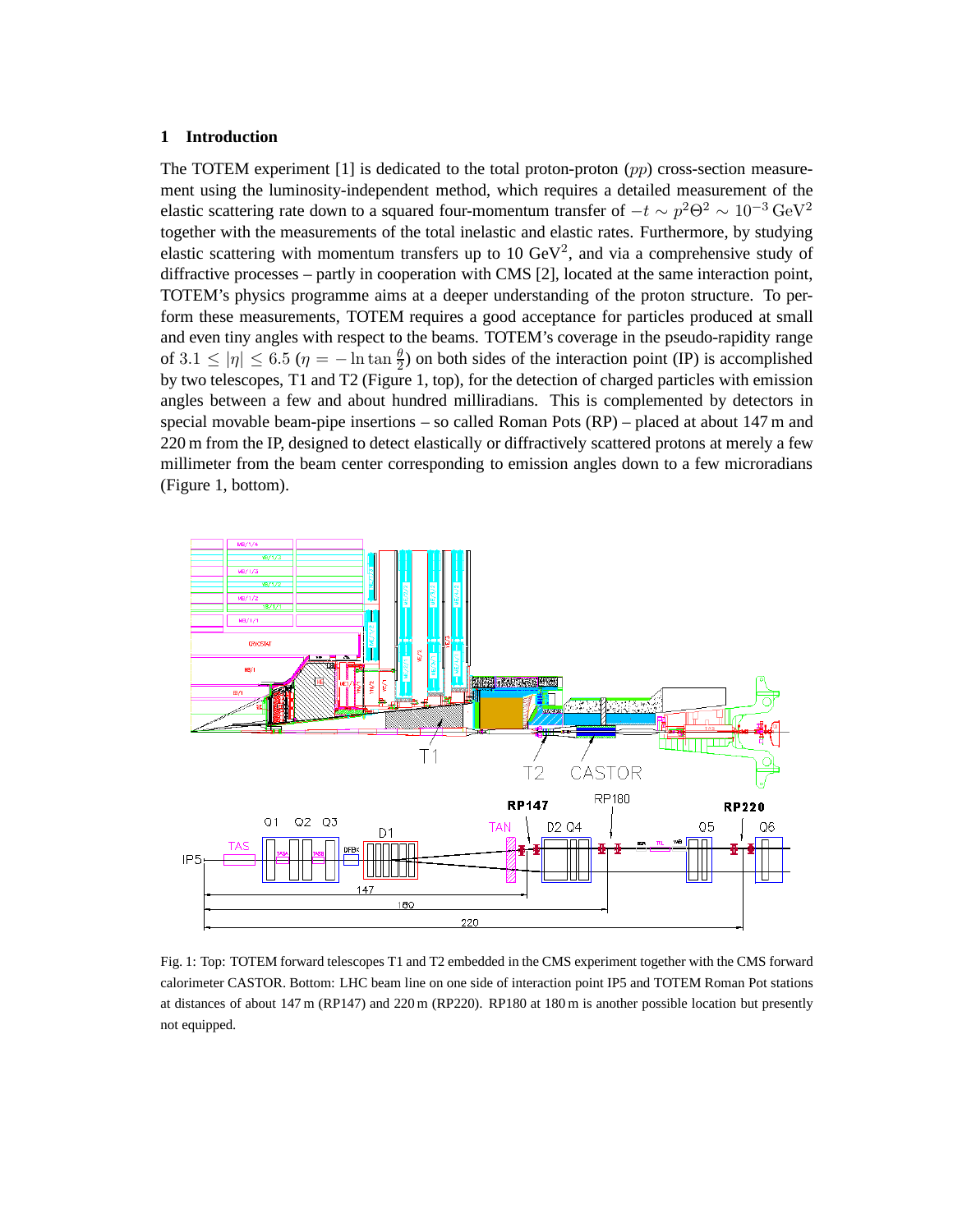For the luminosity-independent total cross-section measurement, TOTEM has to reach the lowest possible  $|t|$  values in elastic pp scattering. Elastically scattered protons close to the beam can be detected downstream on either side of the IP if the displacement at the detector location is large enough and if the beam divergence at the IP is small compared to the scattering angle. To achieve these conditions special LHC optics with high beta value at the IP  $(\beta^*)$  are required: the larger the  $\beta^*$ , the smaller the beam divergence ( $\sim 1/\sqrt{\beta^*}$ ) will be. Two optics are proposed: an ultimate one with  $\beta^* = 1540$  m and another one, possibly foreseen for 2009, with  $\beta^* = 90$  m. The latter uses the standard injection optics ( $\beta^* = 11$  m) and beam conditions typical for early LHC running: zero degree crossing-angle and consequently at most 156 bunches together with a low number of protons per bunch.

The versatile physics programme of TOTEM requires different running scenarios that have to be adapted to the LHC commissioning and operation in the first years. A flexible trigger can be provided by the two telescopes and the Roman Pot detectors. TOTEM will take data under all optics conditions, adjusting the trigger schemes to the luminosity. The DAQ will allow trigger rates up to a few kHz without involving a higher level trigger. The high- $\beta^*$  runs (Table 1) with 156 bunches, zero degree crossing-angle and maximum luminosity between  $10^{29}$  and  $10^{30}$  cm<sup>-2</sup>s<sup>-1</sup>, will concentrate on low- $|t|$  elastic scattering, total cross-section, minimum bias physics and soft diffraction. A large fraction of forward protons will be detected even at the lowest ξ values. Low- $\beta^*$  runs (Table 1) with more bunches and higher luminosity ( $10^{32} - 10^{34}$  cm<sup>-2</sup>s<sup>-1</sup>) will be used for large-|t| elastic scattering and diffractive studies with  $\xi > 0.02$ . Hard diffractive events come within reach. In addition, early low  $\beta^*$  runs will provide first opportunities for measurements of soft diffraction at LHC energies and for studies of forward charged multiplicity.

| $\beta^*$ [m] | $k_{\rm}$ | $N/10^{11}$ | $\mathcal{L}$ [cm <sup>-2</sup> s <sup>-1</sup> ]                                                     | t -range [GeV <sup>2</sup> ] $\omega \xi = 0$ | $\xi$ -range    |
|---------------|-----------|-------------|-------------------------------------------------------------------------------------------------------|-----------------------------------------------|-----------------|
| 1540          |           |             | $43 \div 156$ $0.6 \div 1.15$ $10^{28} \div 2 \cdot 10^{29}$                                          | $0.002 \div 1.5$                              | < 0.2           |
| 90            |           |             | 156 $0.1 \div 1.15$ $2 \cdot 10^{28} \div 3 \cdot 10^{30}$                                            | $0.03 \div 10$                                | ~< 0.2          |
| -11           |           |             | $43 \div 2808$ $0.1 \div 1.15$ $\sim 10^{30} \div 5 \cdot 10^{32}$                                    | $0.6 \div 8$                                  | $0.02 \div 0.2$ |
|               |           |             | $\begin{bmatrix} 0.5 \div 3 & 43 \div 2808 & 0.1 \div 1.15 & \sim 10^{30} \div 10^{34} \end{bmatrix}$ | $2 \div 10$                                   | $0.02 \div 0.2$ |

Table 1: Running scenarios at different LHC optics  $(k:$  number of bunches,  $N:$  number of particles per bunch,  $\mathcal{L}:$ estimated luminosity). The |t| ranges for elastically scattered protons correspond to the  $\geq$  50% combined RP147 and RP220 acceptance.

In the following, after a brief description of the TOTEM detectors and the principles of proton detection, the main features of the TOTEM physics programme will be given. This will be followed by a description of the early physics programme. Finally the novel idea of proton detection at IP3 will be presented. A detailed technical description of the TOTEM experiment can be found in Ref. [3].

# **2 TOTEM detectors and performance**

#### **2.1 Inelastic detectors**

The measurement of the inelastic rate requires identification of all beam-beam events with detectors capable to trigger and reconstruct the interaction vertex. The main requirements of these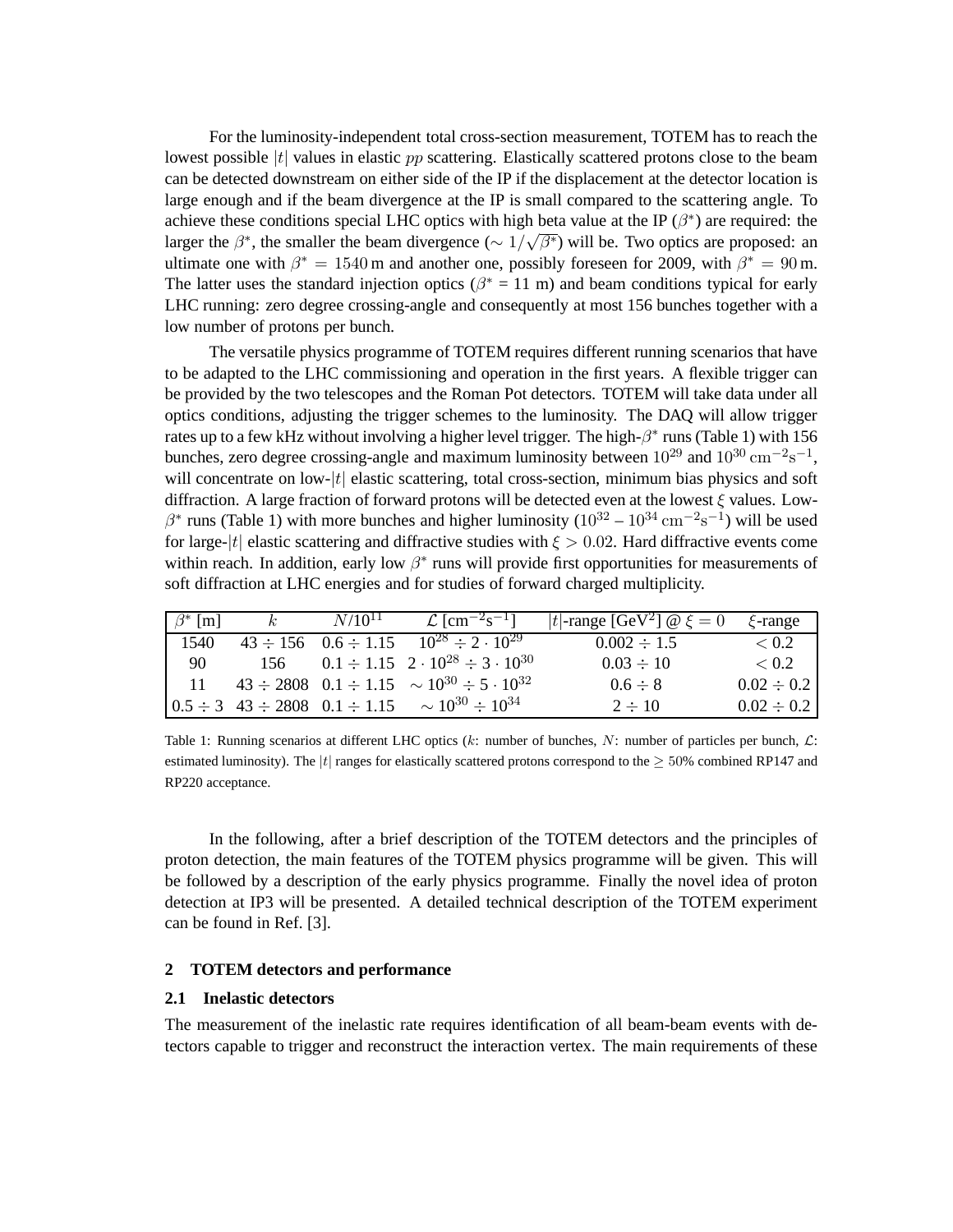detectors are:

- to provide a fully inclusive trigger for minimum bias and diffractive events, with minimal losses at a level of a few percent of the inelastic rate;
- to enable the reconstruction of the primary vertex of an event, in order to disentangle beam-beam events from the background via a partial event reconstruction.

These requirements are fulfilled by the T1 telescope (centered at  $z = 9$  m), consisting of Cathode Strip Chambers (CSC) and T2 telescope (centered at  $z = 13.5$  m) exploiting Gas Electron Multipliers (GEM). The  $\eta$  coverage of T1 and T2 is 3.1  $\leq |\eta| \leq 4.7$  and  $5.3 \leq |\eta| \leq 6.5$ , respectively. Each T1 telescope arm consists of five planes made up of six trapezoidal formed CSC's with a spatial resolution of  $\sim$  1 mm. Each T2 telescope arm consists of 20 semicircular shaped triple-GEM detectors with a spatial resolution of  $\sim 100 \mu m$  in the radial direction and a inner radius that matches the beam-pipe. Ten aligned detectors mounted back-to-back are combined to form one T2 half arm on each side of the beam-pipe. For charged particles with momenta typical of particles produced within the detector acceptances in inelastic events, the particle  $\eta$  can be determined with a precision that increases with  $|\eta|$  and is between 0.02 and 0.06 in T1 and between 0.04 and 0.1 in T2. The corresponding azimuthal angle resolution for both detectors is  $\sim 1^{\circ}$ . The magnetic field at the detector locations is too weak to allow for a momentum determination for the charged particles. The primary vertex can be reconstructed with a precision of  $\sim 1.5$ cm in the radial direction and ∼ 20 cm in the beam direction in presence of the CMS magnetic field. Vertex resolutions one order of magnitude better can be achieved running with the CMS magnetic field switched off.

### **2.2 Proton detectors**

To measure elastically and diffractively scattered protons with high acceptance requires the reconstruction of the protons tracks by "trigger capable" detectors moved as close as ∼ 1 mm from the center of the outgoing beam. This is obtained with two RP stations installed, symmetrically on both sides of IP5, at a distance of  $\sim$  147 m and  $\sim$  220 m from IP5. These positions are given by an interplay between the development of the special TOTEM optics and the constraints given by the LHC accelerator elements. Each RP station is composed of two units at a distance of several meters. This large lever arm allows local track reconstruction and a fast trigger selection based on the track angle. Each unit consists of three pots, two approaching the beam vertically from the top and the bottom and one horizontally to complete the acceptance for diffractively scattered protons, in particular for the low  $\beta^*$  optics. Furthermore, the overlap of the detector acceptance in the horizontal and vertical pots is vital for the relative alignment of the three pots via common particle tracks. The position of the pots with respect to the beam is given by Beam Position Monitors mechanically fixed to all three pots in one unit. Each pot contains a stack of 10 planes of silicon strip "edgeless" detectors with half with their strips oriented at an angle of  $+45^{\circ}$  and half at an angle of  $-45^{\circ}$  with respect to the edge facing the beam. These detectors, designed by TOTEM with the objective of reducing the insensitive area at the edge facing the beam to only a few tens of microns, have a spatial resolution of  $\sim$  20  $\mu$ m. High efficiency up to the physical detector border is essential in view of maximizing the elastic and diffractive proton acceptances. For the same reason, the pots' stainless steel bottom foil that faces the beam has been reduced to a thickness of 150  $\mu$ m.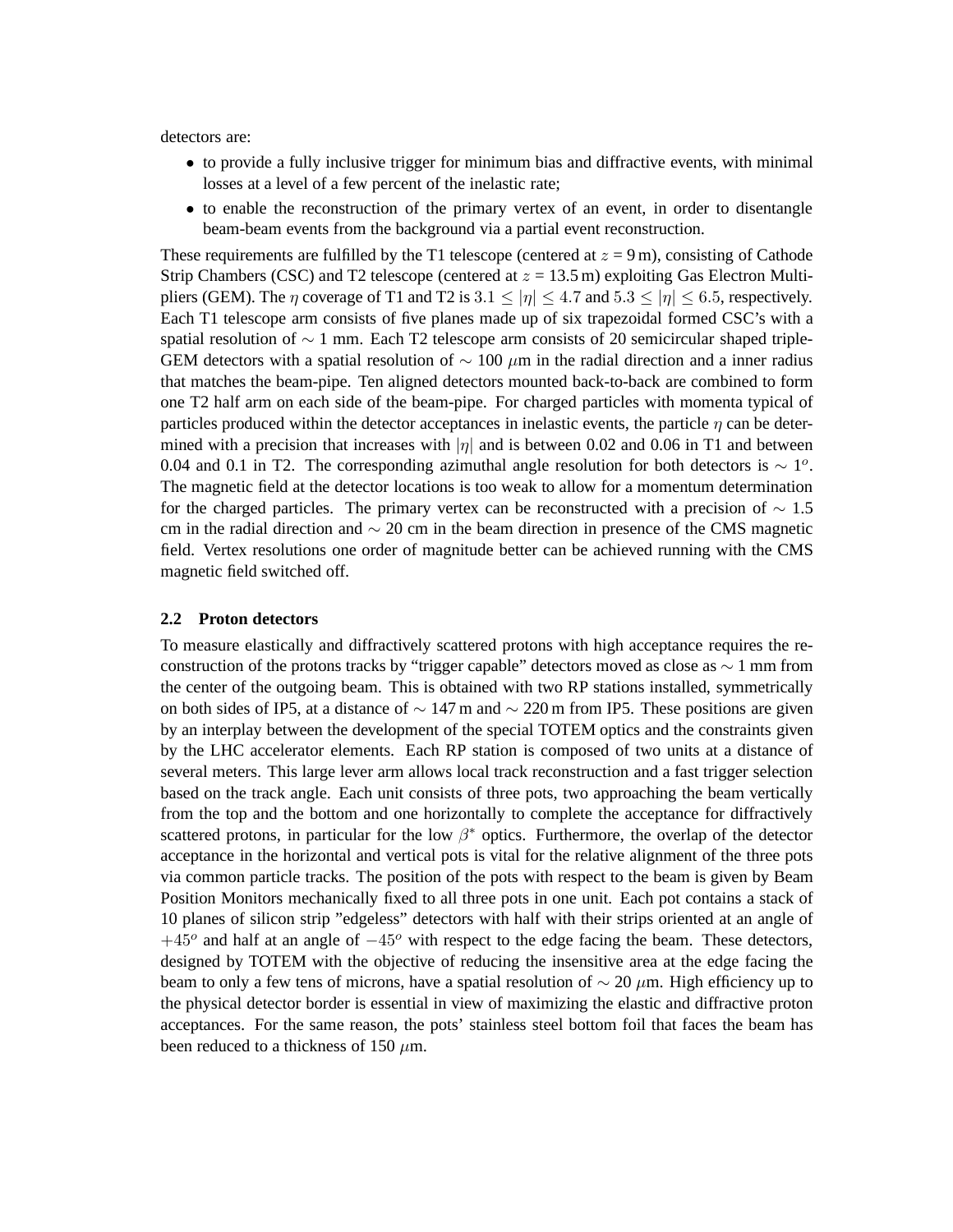### **2.3 Proton detection**

The transverse displacement  $(x(s), y(s))$  of an elastically or diffractively scattered proton at a distance s from the IP is related to its origin  $(x^*, y^*, 0)$ , scattering angles  $\Theta_{x,y}^*$  and fractional momentum loss  $\xi$  (=  $\Delta p/p$ ) value at the IP via the optical functions L and v, and the dispersion  $D$ :

$$
x(s) = v_x(s) \cdot x^* + L_x(s) \cdot \Theta_x^* + \xi \cdot D(s) \quad \text{and} \quad y(s) = v_y(s) \cdot y^* + L_y(s) \cdot \Theta_y^* \quad (1)
$$

 $L, v$  and D determining the explicit path of the proton through the LHC elements, depend mainly on the position along the beam line i.e. on all the elements traversed before reaching that position and their settings, which is a optics dependent repetition, and hence the RP acceptance for leading protons will depend on the optics. The allowed minimum distance of a RP to the beam center on one hand being proportional to the beam size  $((10-15)\cdot\sigma_{x(y)}(s))$  as well as constraints imposed by the beam-pipe or beam screen size on the other hand will determine the proton acceptance of a RP station.



Fig. 2: Left: RP220  $\log_{10} |t|$  acceptance for elastically scattered protons at different optics configurations. Right: contour lines of 10 % acceptance for RP220 in  $\log_{10} |t|$  and  $\log_{10} \xi$  for diffractively scattered protons at different optics configurations.

The complementarity of the acceptances for different optics configurations is shown in Figure 2. The TOTEM-specific optics with  $\beta^* = 1540$  m (blue graphs in Figure 2) is particularly optimized for accepting protons down to very low  $|t|$ -values. For the diffractive case all kinematically allowed values of  $\xi$  are accepted. With the  $\beta^* = 90$  m optics (red graphs in Figure 2), diffractive scattered protons are still accepted independently of their ξ-value, but the t-acceptance is reduced compared to  $\beta^* = 1540$  m optics. With the standard high luminosity optics ( $\beta^* = 0.5$  $\div$  3 m, magenta graphs in Figure 2) elastically scattered protons can only be detected at very large  $|t|$  and diffractively scattered protons are accepted independently of their t value in the horizontal pots for  $\xi$  values above 2 %.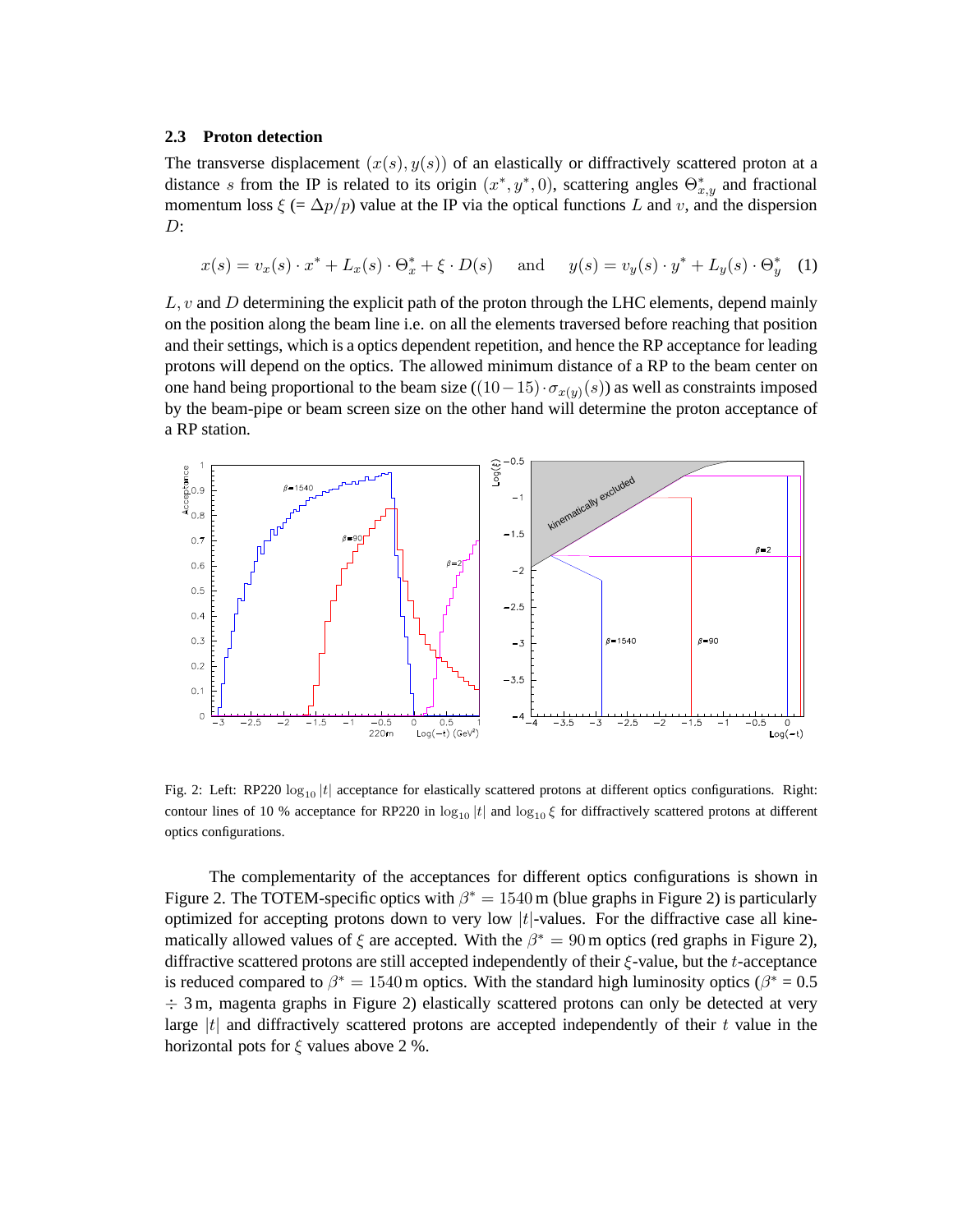|                                           | $\beta^* = 0.5 - 3$ m         | $\beta^*$ = 90 m                                                   | $\beta^* = 1540 \text{ m}$    |
|-------------------------------------------|-------------------------------|--------------------------------------------------------------------|-------------------------------|
| $\sigma(\xi)$                             | $0.001 \div 0.006$            | $\sim 0.0015$ (w CMS vtx)                                          | $0.002 \div 0.006^{\text{+}}$ |
|                                           |                               | $\sim 0.006$ (w/o CMS vtx)                                         |                               |
| $\sigma(t)$ [GeV <sup>2</sup> ]           | $ (0.3 \div 0.45) \sqrt{ t }$ | $\sigma(t_u) \sim 0.04 \sqrt{ t_u }$                               | $\sim 0.005 \sqrt{ t }$       |
| $\sigma(M)$ [GeV] in $(0.02 \div 0.05) M$ |                               | $<$ 18 for R $>$ 0.6 (w CMS vtx)                                   | $\sim$ 20 $M^{b}$ ‡           |
| central diffraction                       |                               | $< 80$ for R $> 0.6$ (w/o CMS vtx) $b = 0.17$ for R = $0.5 \div 1$ |                               |

Table 2: Summary of resolutions for the RP220 proton reconstruction at different optics configurations. "w CMS vtx" and "w/o CMS vtx" refers to whether vertex position information from CMS is available or not (relevant for  $\beta^* = 90$ m),  $R = \xi_{lower}/\xi_{higher}$  to the momentum loss symmetry between the two outgoing protons and " $\ddagger$ " to reconstruction using also RP147.

The reconstruction of the proton kinematics is optics dependent. The main resolutions are given in Table 2. More details can be found in Ref. [4]. A feature of the  $\beta^* = 90$  m optics is that  $L_y \gg L_x$  and hence  $t_y$  is determined with almost an order of magnitude better precision than  $t_x$ . For central diffraction, the diffractive mass can be reconstructed from the  $\xi$  measurements of the two protons according to

$$
M^2 = \xi_1 \, \xi_2 \, s \,. \tag{2}
$$

The mass resolution for central diffractive events at different optics is also quoted in Table 2. If the scattering vertex is determined with high precision ( $\sim 30 \,\mu$ m) with the CMS tracking detectors during common data taking, a substantial improvement in the  $\xi$  and M measurement is achieved at  $\beta^* = 90$  m.

# **3 TOTEM physics programme**

Given its unique coverage for charged particles at high rapidities, TOTEM is ideal for studies of forward phenomena, including elastic and diffractive scattering. Its main physics goals, precise measurements of the total cross-section and of elastic scattering over a large range in  $|t|$ , are of primary importance for distinguishing between different models of soft  $pp$  interactions. Furthermore, as energy flow and particle multiplicity of inelastic events peak in the forward region, the large rapidity coverage and proton detection on both sides allow the study of a wide range of processes in inelastic and diffractive interactions.

## **3.1 Elastic scattering and diffraction**

Much of the interest in large-impact-parameter collisions centers on elastic scattering and soft inelastic diffraction. The differential cross-section of elastic  $pp$  interactions at 14 TeV, as predicted by different models  $[5-8]$ , is given in Figure 3 (left). Increasing  $|t|$  means looking deeper into the proton at smaller distances. Several |t|-regions with different behavior (at  $\sqrt{s} = 14$  TeV) can be distinguished:

- $|t| < 6.5 \cdot 10^{-4} \,\text{GeV}^2$ : The Coulomb region dominated by photon exchange:  $d\sigma/dt \sim$  $1/t^2$ .
- $10^{-3} \text{ GeV}^2$  < |t| <  $0.5 \text{ GeV}^2$ : The nuclear region, described in a simplified way by "single-Pomeron exchange":  $d\sigma/dt \sim e^{-Bt}$ , is crucial for the extrapolation of the differ-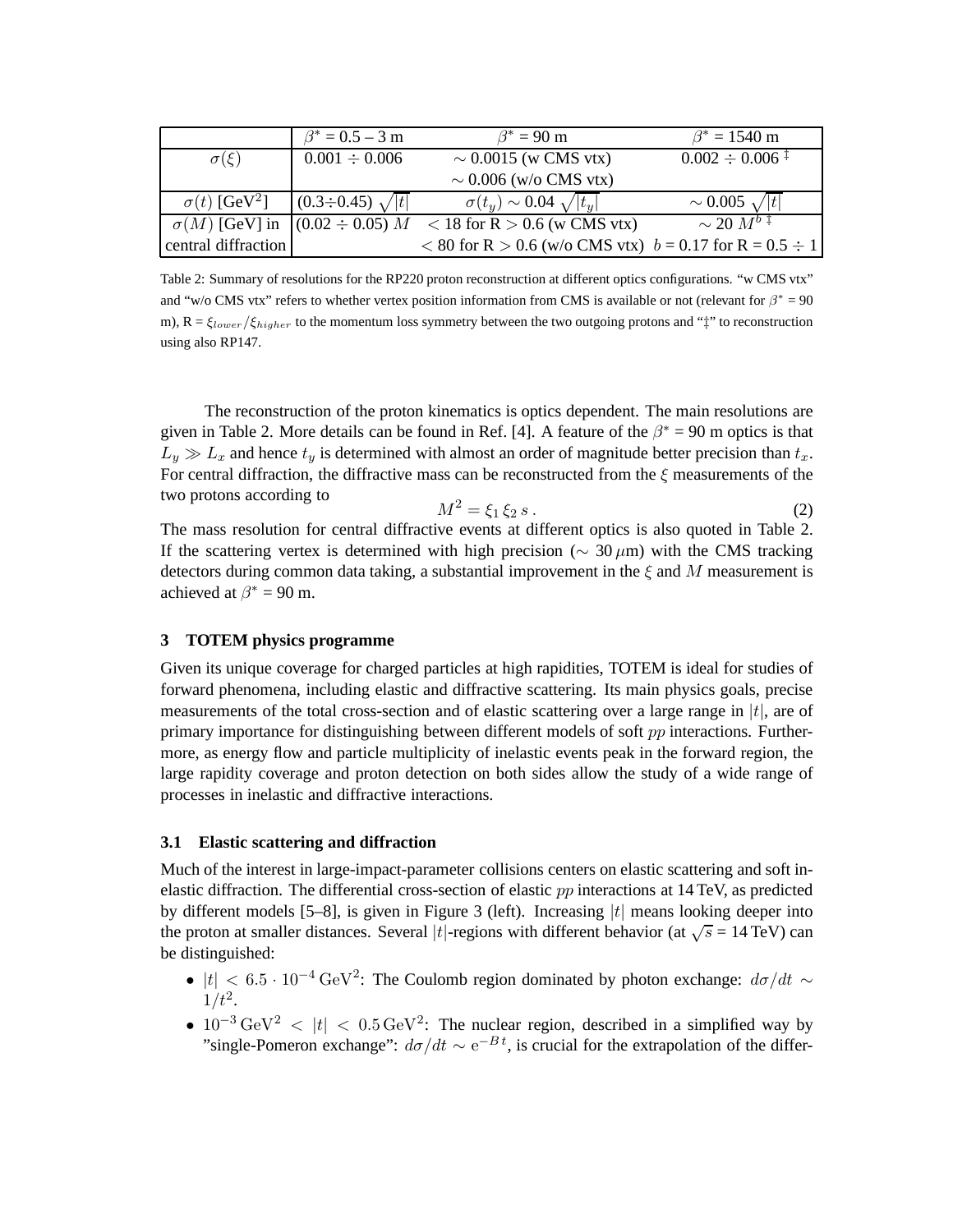ential counting-rate  $dN_{el}/dt$  to  $t = 0$ , needed for the luminosity-independent total crosssection measurement.

- 0.5 GeV<sup>2</sup>  $|t|$  < 1 GeV<sup>2</sup>: A region exhibiting the diffractive structure of the proton.
- $|t| > 1$  GeV<sup>2</sup>: Domain of central elastic collisions, described by perturbative QCD, e.g. via triple-gluon exchange with a predicted cross-section  $\propto |t|^{-8}$ . The model dependence of the predictions being very pronounced in this region, measurements will test the validity of different models.

TOTEM will cover the full elastic  $|t|$ -range from 0.002 up to 10 GeV<sup>2</sup> by combining data from runs at several optics configurations as indicated in Figure 3 (left). With typical expected LHC machine cycle times of  $10^4 - 10^5$  s, enough statistics at low |t| values can be accumulated in one run. This statistics is also sufficient for track-based alignment of the RP detectors. The overlap between the acceptances of the different optics configurations will allow for cross-checks of the measurements.



Fig. 3: Left: differential cross-section of elastic scattering at  $\sqrt{s}$  = 14 TeV as predicted by various models together with the t-acceptance ranges of different optics configurations. Right: predicted differential cross-section of central diffraction at  $\sqrt{s} = 14$  TeV with (solid) and without (dashed) taking the proton acceptance into account for different optics configurations.

Diffractive scattering comprises single diffraction, double diffraction, central diffraction (a.k.a. "double Pomeron exchange"), and higher order ("multi Pomeron") processes, shown in Figure 4 with their cross-sections as measured at Tevatron [9–12] and as predicted for LHC [5–8, 13–15]. Together with elastic scattering these processes represent about 50 % of the total crosssection. Many details of these processes with close ties to proton structure and low-energy QCD are still poorly understood. Majority of diffractive events (Figure 4) exhibits intact ("leading") protons in the final state, characterized by their t and  $\xi$ . For large  $\beta^*$  (see Figure 2, right) most of these protons can be detected in the RP detectors. Already at an early stage, TOTEM will be able to measure  $\xi$ -,  $t$ - and mass-distributions in soft central and single diffractive events. The full structure of diffractive events with one or more sizeable rapidity gap in the particle distribution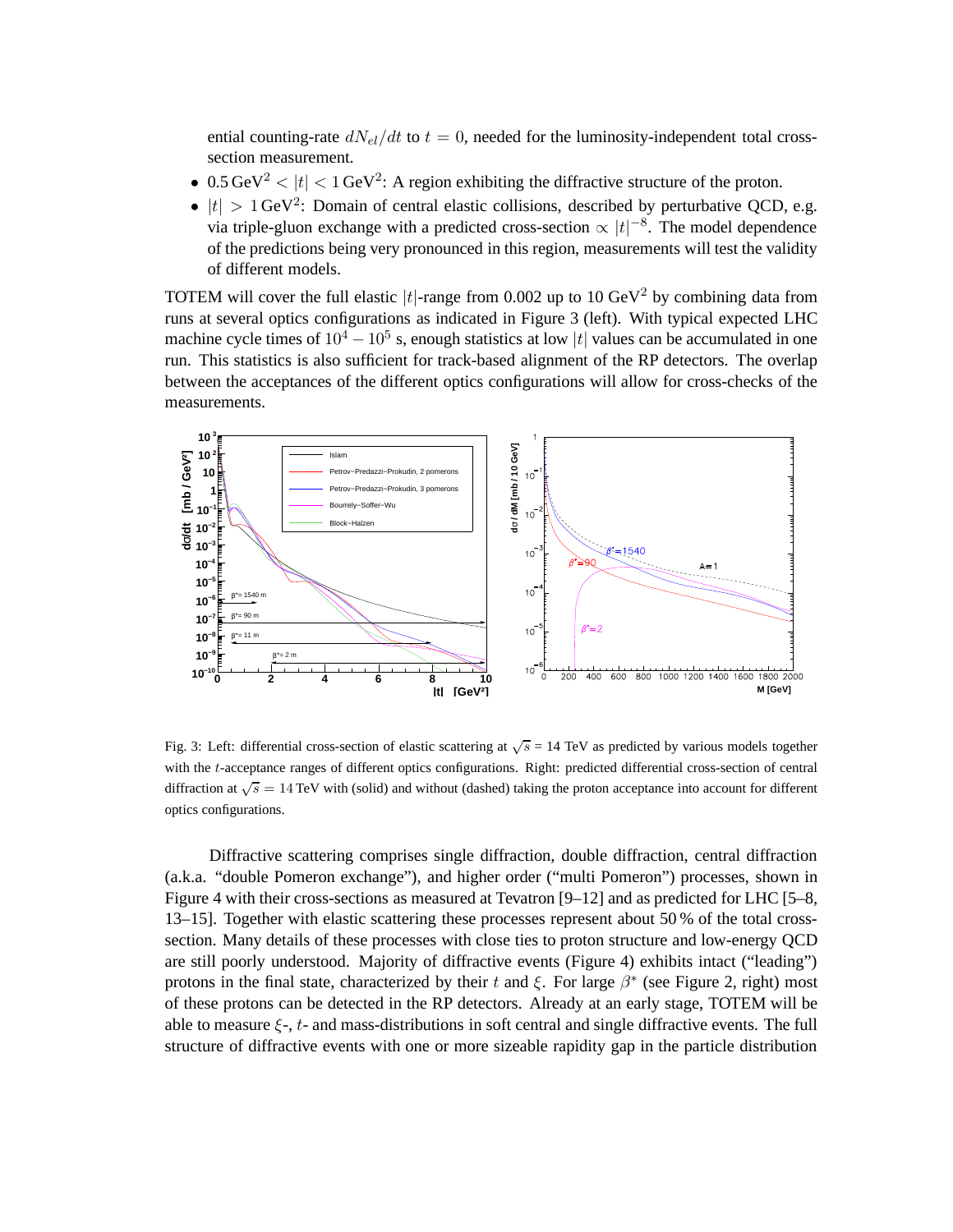(Figure 4) will be optimally accessible when the detectors of CMS and TOTEM will be combined for common data taking with an unprecedented rapidity coverage, as discussed in [2].

Figure 3 (right) shows the predicted central diffractive mass distribution [15] together with the acceptance corrected distributions for three different optics. With high and intermediate  $\beta^*$  optics, all diffractive mass values are observable. For low  $\beta^*$  optics on the other hand, the acceptance starts at ∼ 250 GeV but higher statistics for high masses will be collected due to the larger luminosity. By combining data from runs at low  $\beta^*$  with data from high or intermediate  $\beta^*$  runs, the differential cross-section as function of the central diffractive mass can be measured with good precision over the full mass range.



Fig. 4: Different classes of diffractive processes and their cross-sections as measured at Tevatron and as estimated for the LHC.

#### **3.2 Total** pp **cross-section**

The optical theorem relates the total pp cross-section  $\sigma_{tot}$  and the luminosity  $\mathcal L$  to the differential elastic counting-rate  $dN_{el}/dt$  at  $t = 0$  and the total elastic  $N_{el}$  and inelastic  $N_{inel}$  rates as:

$$
\sigma_{tot} = \frac{16\pi}{1+\rho^2} \cdot \frac{dN_{el}/dt|_{t=0}}{N_{el} + N_{inel}} \quad \text{and} \quad \mathcal{L} = \frac{1+\rho^2}{16\pi} \cdot \frac{(N_{el} + N_{inel})^2}{dN_{el}/dt|_{t=0}} \,. \tag{3}
$$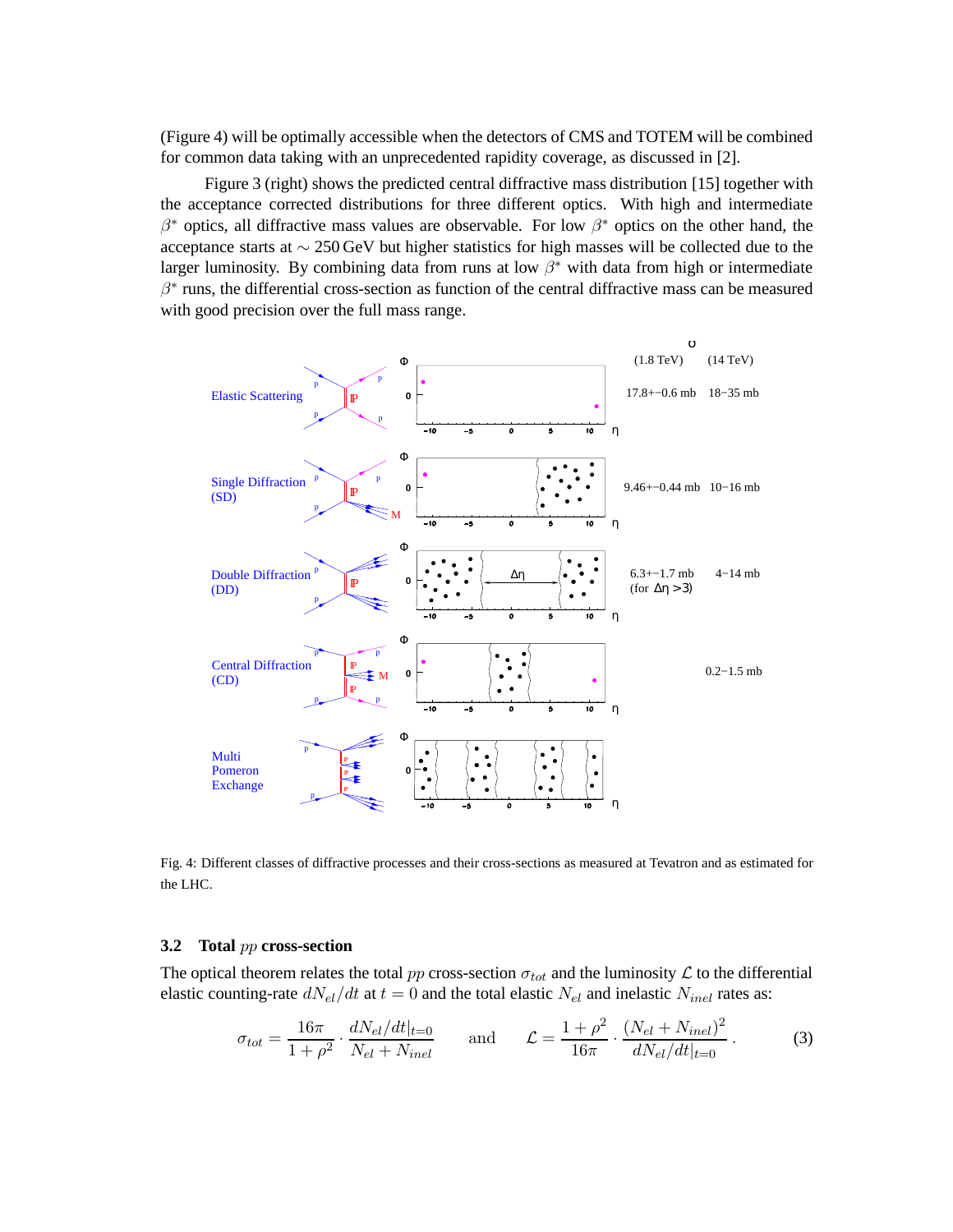The parameter  $\rho = \mathcal{R}[f_{el}(0)]/\mathcal{I}[f_{el}(0)]$ , where  $f_{el}(0)$  is the forward nuclear elastic amplitude, has to be taken from theoretical predictions. Since  $\rho \sim 0.14$  enters only as a  $1 + \rho^2$  term, its impact is small. The extrapolation of existing  $\sigma_{tot}$  measurements to LHC energies leaves a wide range for the expected value of  $\sigma_{tot}$  at LHC, typically between 85 and 120 mb, depending on the model used for the extrapolation. TOTEM aims at a 1 %  $\sigma_{tot}$  measurement. Hence the quantities to be measured are the following:

- the inelastic rate  $N_{inel}$  consisting of both non-diffractive minimum bias events and diffractive events, which can almost completely be measured by T1, T2 and the RP detectors;
- the total nuclear elastic rate  $N_{el}$  measured exclusively by the RP system;
- $dN_{el}/dt|_{t=0}$ : the nuclear part of the elastic cross-section extrapolated to  $t = 0$ .

A summary of the uncertainties on  $\sigma_{tot}$  at different high  $\beta^*$  optics configurations is given in Table 3. Here only the main uncertainties are described. The extrapolation procedure and uncertainty estimates are described in more detailed in Ref. [3]. At  $\beta^* = 90$  m, protons with  $|t| > 0.03$ GeV<sup>2</sup> are observed, whereas  $|t|_{min} = 10^{-3}$  GeV<sup>2</sup> at  $\beta^* = 1540$  m, leading to a significantly smaller uncertainty contribution due to  $N_{el}$ , 0.1 % compared to 2 %, and to the extrapolation of  $dN_{el}/dt$  to  $t = 0, 0.2\%$  compared to 4%.

| Uncertainty                            | $\beta^* = 90$ m | $\beta^* = 1540 \text{ m}$ |
|----------------------------------------|------------------|----------------------------|
| Extrapolation of $dN_{el}/dt$ to $t=0$ | $\pm$ 4 %        | $\pm$ 0.2 %                |
| Elastic rate $N_{el}$                  | $\pm$ 2 %        | $\pm$ 0.1 %                |
| Inelastic rate $N_{inel}$              | $\pm$ 1 %        | $\pm$ 0.8 %                |
| $\rho$ parameter                       | $\pm$ 1.2 %      | $\pm$ 1.2 %                |
| Total $\sigma_{tot}$                   | $\pm$ 4-5 %      | $\pm$ 1-2 %                |

Table 3: Relative uncertainty on the total pp cross-section  $\sigma_{tot}$  measurement estimated at different high  $\beta^*$  optics configurations. Note that the total uncertainty takes into account the correlations between the uncertainties, notably the strong correlation between the extrapolation of the differential elastic counting-rate  $dN_{el}/dt$  to  $t = 0$  and the elastic rate  $N_{el}$ .

The largest contribution to the uncertainty on  $\sigma_{tot}$  at  $\beta^* = 90$  m comes from the extrapolation of  $dN_{el}/dt$  to  $t = 0$ ; mainly due to systematics in the t-measurement from uncertainties in L and v (see Eq.1). This contribution will be reduced to 0.1 % at  $\beta^* = 1540$  m requiring, however, an improved knowledge of L and v and a RP alignment precision of better than 50  $\mu$ m. The dominating uncertainty, 0.2 %, will then be due to the model-dependent extrapolation procedure. For  $\beta^* = 1540$  m, the largest contribution to the  $\sigma_{tot}$  uncertainty will most likely come from  $N_{inel}$ , mainly from trigger losses in single and double diffractive events. The lost events, corresponding to  $\sim$  3 mb, have very low diffractive mass M (below  $\sim 10 \,\text{GeV/c}^2$ ). As a consequence, all particles have pseudo-rapidities beyond the T2 acceptance and hence escape detection of the single arm trigger. To obtain the total inelastic rate, the fraction of events lost due to the incomplete angular coverage is estimated by extrapolating the reconstructed  $1/M^2$ distribution. The uncertainty on  $N_{inel}$  after corrections is estimated to be 0.8 and 1 % for  $\beta^*$  = 1540 and 90 m optics, respectively. The uncertainty on the  $\rho$  parameter as estimated from lower energy measurement [16] gives a  $\sigma_{tot}$  uncertainty of 1.3 %. A reduction is expected when  $\rho$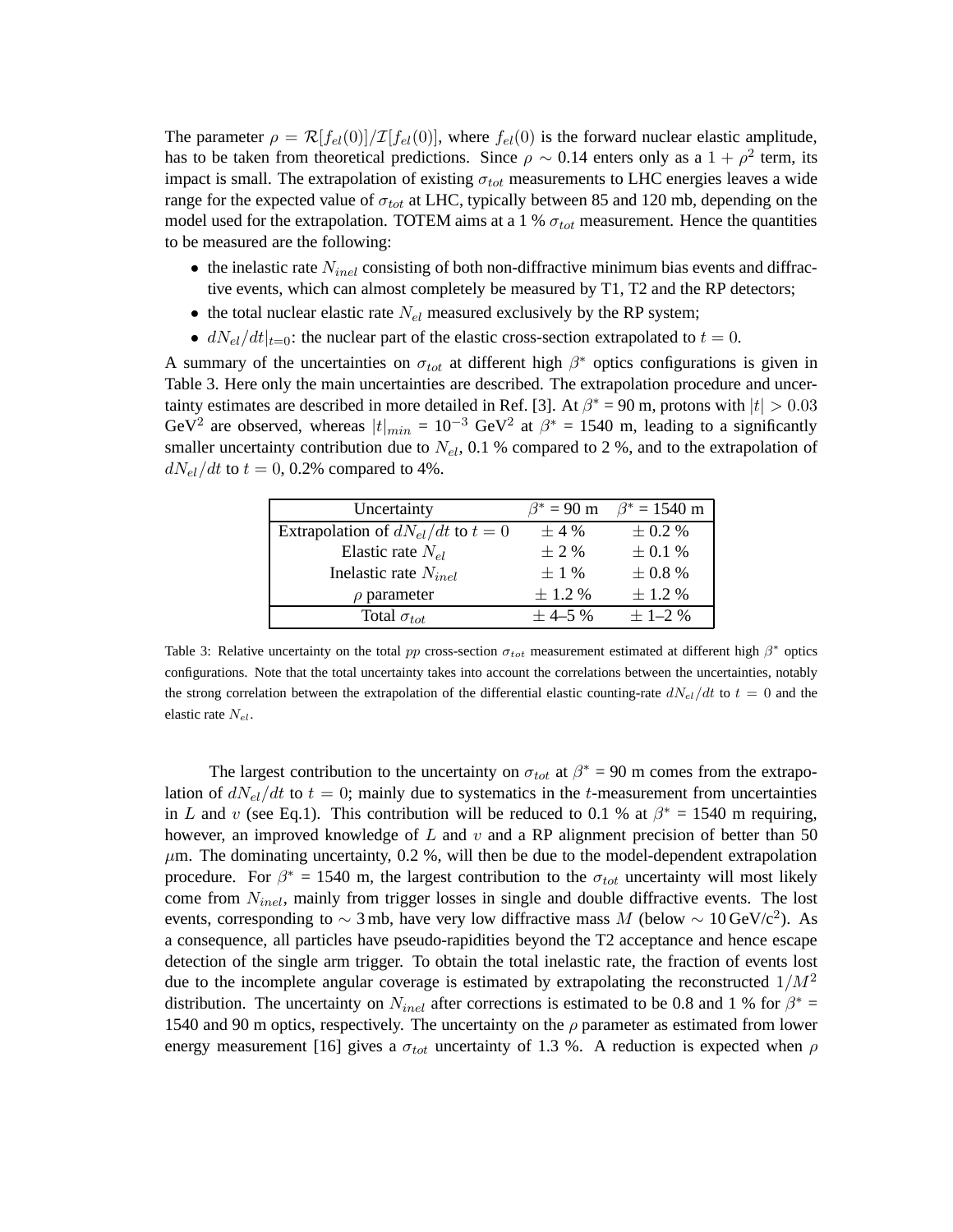is measured at the LHC via the interference between Coulomb and nuclear contributions to the elastic scattering cross-section [17].

At an early stage in 2009 with non-optimal beams and  $\beta^* = 90$  m, TOTEM will measure  $\sigma_{tot}$  (C) with a 4–5 % (7 %) relative precision. After having understood the initial measurements and with improved beams at  $\beta^* = 1540 \,\text{m}$ , a final relative precision on  $\sigma_{tot}$  ( $\mathcal{L}$ ) of 1 % (2%) should be achievable.

# **4 Early physics with TOTEM**

The early runs at the LHC start will be characterized by low  $\beta^*$  beams with a reduced number of bunches and a lower number of protons per bunch. Under these conditions diffractive protons in the  $\xi$  range of 0.02 - 0.2 will be within the acceptance of RP220 giving TOTEM ample opportunities to make first soft diffractive studies. The early physics programme of TOTEM in stand-alone runs will concentrate on measurements of individual cross-sections and event topologies for the following processes:

- central diffractive events with diffractive masses between  $\sim$  250 GeV and  $\sim$  2.8 TeV;
- single diffractive events with diffractive masses between  $\sim$  2 TeV and  $\sim$  6 TeV;
- elastic scattering events with |t| values between  $\sim 2 \text{ GeV}^2$  and  $\sim 10 \text{ GeV}^2$ ;
- forward charged particle multiplicity of inelastic pp events in the 3.1  $\leq |\eta| \leq 6.5$  region.

The cross-sections for the above processes are large  $($  $>$  5  $\mu$ b) even if the TOTEM acceptance is included, with the exception of high- $|t|$  elastic scattering. As an example, the BSW model [6] predicts an integrated elastic cross-section of  $\sim 60$  nb for  $|t| > 2$  GeV<sup>2</sup>. This prediction, together with the predictions of Ref. [13–15], imply that for an integrated luminosity of  $\sim 10 \text{ pb}^{-1}$ , TOTEM would collect more than 10<sup>7</sup> central and 10<sup>8</sup> single diffractive events, together with  $\sim$  $10<sup>5</sup>$  high- $|t|$  elastic events allowing a first test of the validity of different models as discussed in section 3.1. The main background to diffractive events at low  $\beta^*$  is either due to two overlapping pp collisions, like e.g. two overlapping single diffractive events for central diffraction, or one  $pp$ collision overlapping with beam induced proton background. Hence the event purity will depend strongly on the average number of  $pp$  collisions per bunch crossing, which should be significantly smaller than one. The beam induced proton background not due to pp collisions in IP5 will be studied in bunch crossings where normal bunches meet "empty" bunches. The interest in the forward charged particle multiplicity is two-fold: first as a basic measurement of pp interaction at LHC energies and secondly as valuable input to the modeling of very high energy cosmic rays [2].

The installation schedule of the TOTEM detectors depends crucially on the CMS installation schedule as well as on the LHC commissioning schedule. The full experiment is planned to be installed for the 2009 LHC running. The focus in the early LHC runs will be to understand the performance of the detectors and other vital parts like trigger and data acquisition, especially the approach of the RP detectors to the beam. The feasibility and time scale of the early physics programme will critically depend on the LHC performance in terms of luminosity and beam induced background in the TOTEM detectors.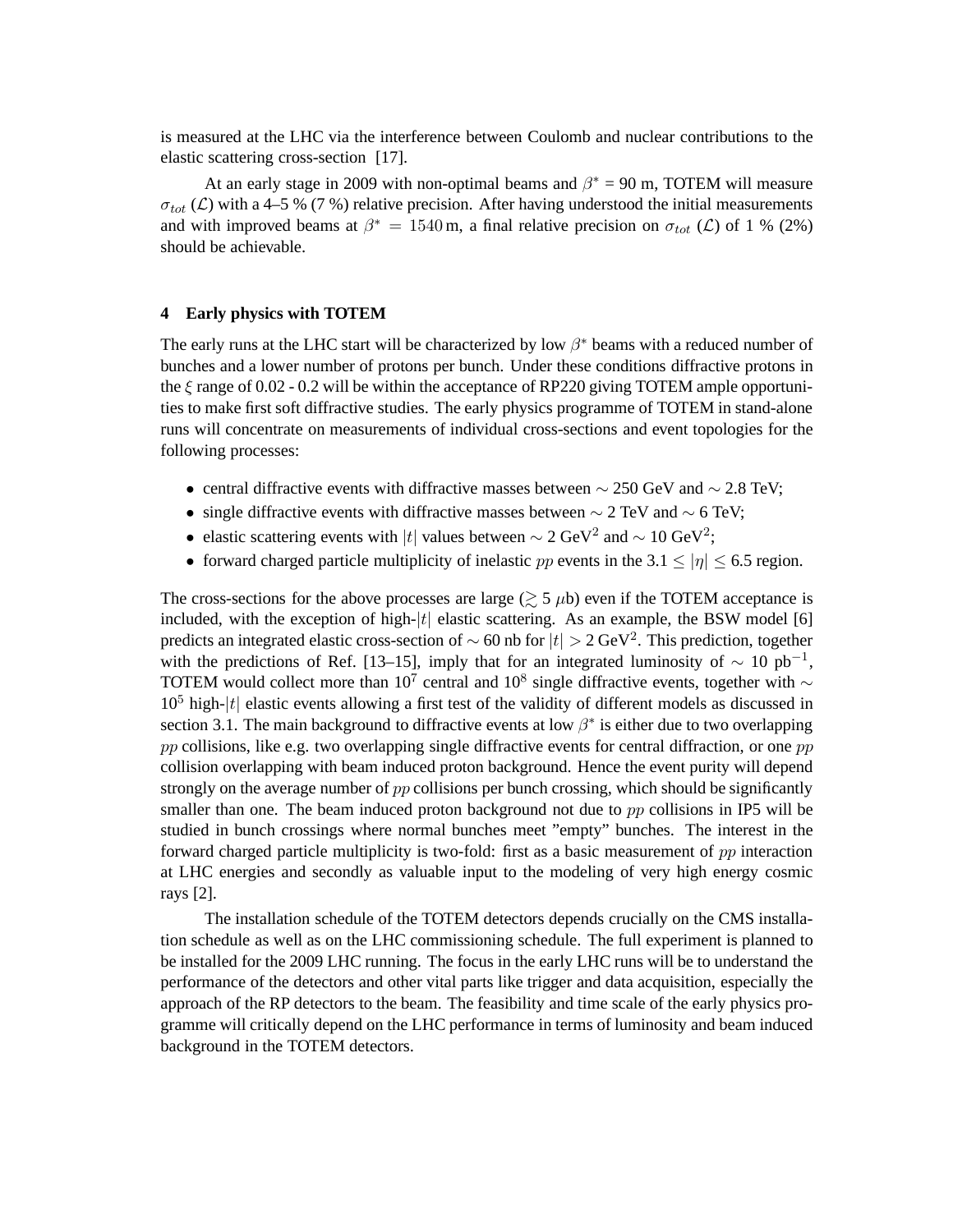### **5 Diffractive proton detection at IP3**

It has been suggested that the central exclusive diffractive process

$$
p\,p \to p\,+\,X\,+\,p\,\,,\tag{4}
$$

where a "+" denotes a rapidity gap, could complement the standard methods of searching and studying new particles ("X") at LHC, see e.g. Ref. [18]. The main advantage is that the mass of the centrally produced particle X can be reconstructed from the measured  $\xi$  values of the outgoing protons as shown in Eq. 2. Provided that the two  $\xi$  values can be determined with sufficient precision, peaks corresponding to particle resonances may appear in the reconstructed diffractive mass distribution independent of the particles' decay modes. These measurements should be performed with high luminosity optics since the cross-sections are expected to be small. The work presented here aims to find the best detector locations at LHC in terms of  $\xi$ acceptance and resolution for the proton measurement in central diffractive events.

The diffractive proton acceptance of near beam detectors is determined by the ratio  $D_x/\sigma_x$ between horizontal dispersion and beam width. With larger  $D_x$  the protons are deflected further away from the beam center, while the closest safe approach of a detector to the beam is given by a multiple – typically 10 to 15 – of  $\sigma_x$ . By construction, the LHC region where  $D_x$  and  $D_x/\sigma_x$  are maximized and hence the sensitivity to particle  $X$ , is the momentum cleaning insertion in IP3, where off-momentum beam protons are intercepted. The idea is to install proton detectors pairs with a lever arm of several tens of meters close to IP3 to detect diffractive protons in both beams just before they are absorbed by the momentum cleaning collimators. In addition to promising perspectives in diffraction, the placement of detectors in front of the collimators has advantages for accelerator diagnostics and protection. The technical aspects of placing proton detectors at IP3 is being worked out together with the LHC collimation group.

The proton acceptance and resolution of an experiment with detectors at the TOTEM RP220 location and at IP3 have been studied [19] by fully tracking the protons along the LHC ring with the MAD-X [20] program using standard LHC high luminosity  $\beta^* = 0.55$  optics. The detector acceptance at IP3 for protons originating from diffractive scattering in IP5 is  $0.0016 <$  $\xi \leq 0.004$  and  $0.0016 \leq \xi \leq 0.01$  for protons turning clockwise ("B1") and anticlockwise ("B2") in the LHC, respectively. This complements well the  $0.02 \le \xi \le 0.20$  acceptance of RP220 for both beams. The IP3 acceptance for B1 protons is reduced since these protons have to pass through the aperture limiting betatron cleaning insertion at IP7. In case of central diffraction [15], this gives access to diffractive masses from 25 GeV to 2.8 TeV as shown in Fig. 5 (left). A  $\xi$  resolution  $\leq 10^{-4}$  for protons detected at IP3 is obtained in the study implying that the resolution will be limited by the beam energy spread of  $1.1 \cdot 10^{-4}$ . Combined with protons detected at RP220, this leads to a relative mass resolution ranging between 1 and 5 % for central diffractive events over the whole mass range as shown in Fig. 5 (right). The mass resolution depends on the ratio  $\xi_1/\xi_2$ , where  $\xi_1$  and  $\xi_2$  are the  $\xi$  value of the clockwise and anticlockwise turning proton, respectively.

The protons detectors at IP3 would in fact see diffractive protons with similar acceptance from all LHC interaction points (IP) and could by measuring the difference of the proton arrival times determine at which IP the event occurred. This way the low mass central diffractive spectrum could be determined independently for each IP and be used as means of an interexperimental luminosity calibration.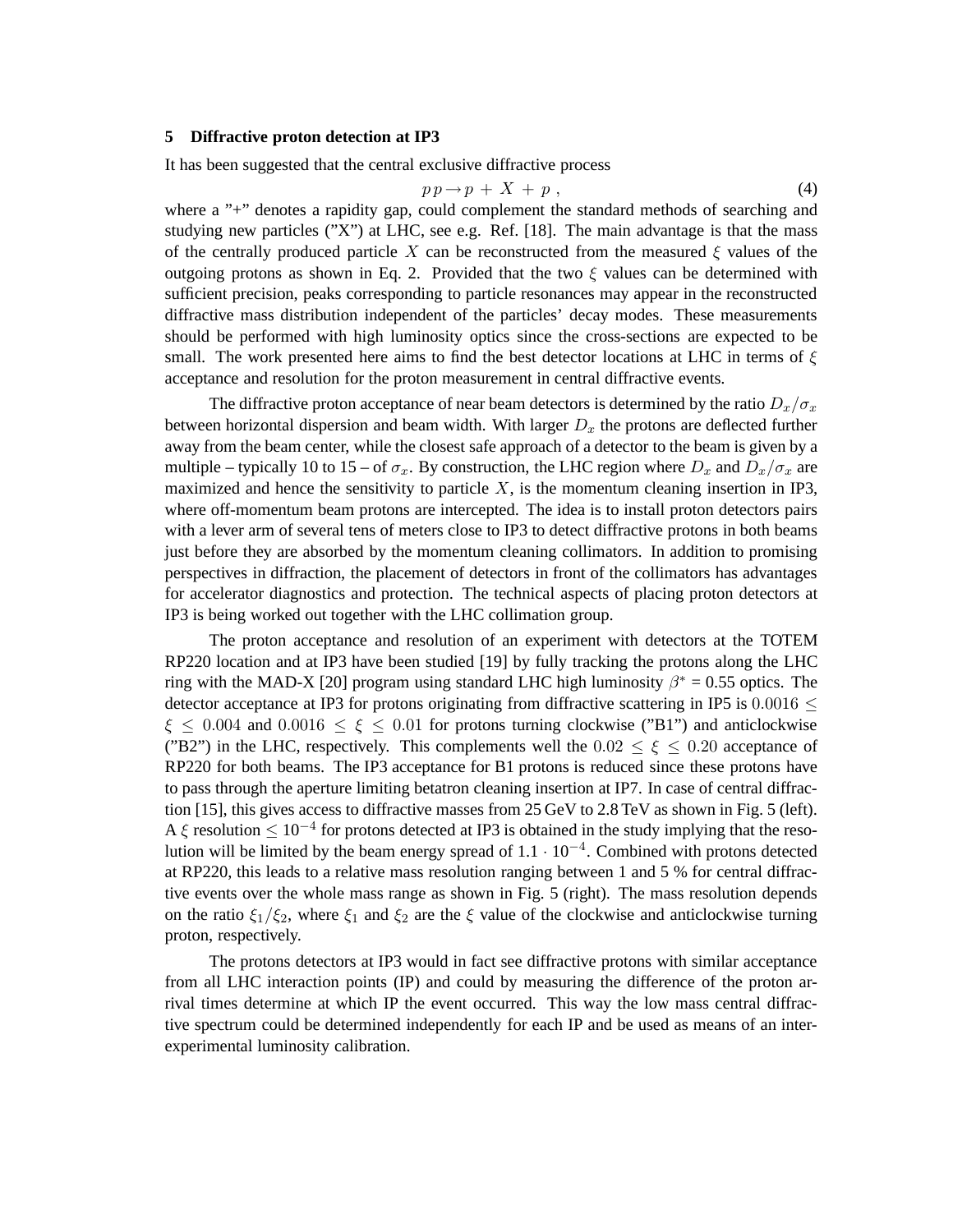

Fig. 5: Left: predicted diffractive mass distribution for central diffractive events with events indicated that have both protons within the acceptance of different combinations of the IP3 and RP220 detectors. Right: mass resolution for central diffractive events for some  $\xi_1/\xi_2$  ratios. B1 and B2 refers to protons turning clockwise and anticlockwise, respectively, in the LHC.

#### **6 Summary**

The TOTEM physics program aims at a deeper understanding of the proton structure by measuring the total and elastic pp cross sections and by studying a comprehensive menu of diffractive processes. TOTEM will run under all LHC beam conditions to maximize the coverage of the studied processes. Special high  $\beta^*$  runs are needed for the total  $pp$  cross section measurement with the luminosity-independent method and for soft diffraction with large forward proton acceptances. At an early stage with non-optimal beams and an intermediate  $\beta^*$ , TOTEM will measure  $\sigma_{tot}$  with a 4–5 % precision. With improved understanding of the beams and  $\beta^* = 1540 \,\text{m}$ , a precision on  $\sigma_{tot}$  of 1% should be achievable. The measurement of elastic scattering in the range  $10^{-3}$  <  $|t|$  < 10 GeV<sup>2</sup> will allow to distinguish among a wide range of predictions according to current theoretical models. Early low  $\beta^*$  runs will provide first opportunities for measurements of soft diffraction for masses above ∼250 GeV and ∼2 TeV in central and single diffractive events, respectively, as well as studies of the forward charged multiplicity in inelastic pp events. Having proton detectors at IP3 would highly extend the diffractive mass acceptance of TOTEM for high luminosity runs giving e.g. a continuous mass acceptance from 25 GeV to 2.8 TeV for central diffractive events. Finally, hard diffraction as well as many forward physics subject will be studied in collaboration with CMS taking advantage of the unprecedented rapidity coverage for charged and neutral particles.

## **References**

[1] TOTEM Coll., V. Berardi et al.: TOTEM: Technical Design Report CERN-LHCC**-2004-002;** addendum: CERN-LHCC**-2004-020** (2004).